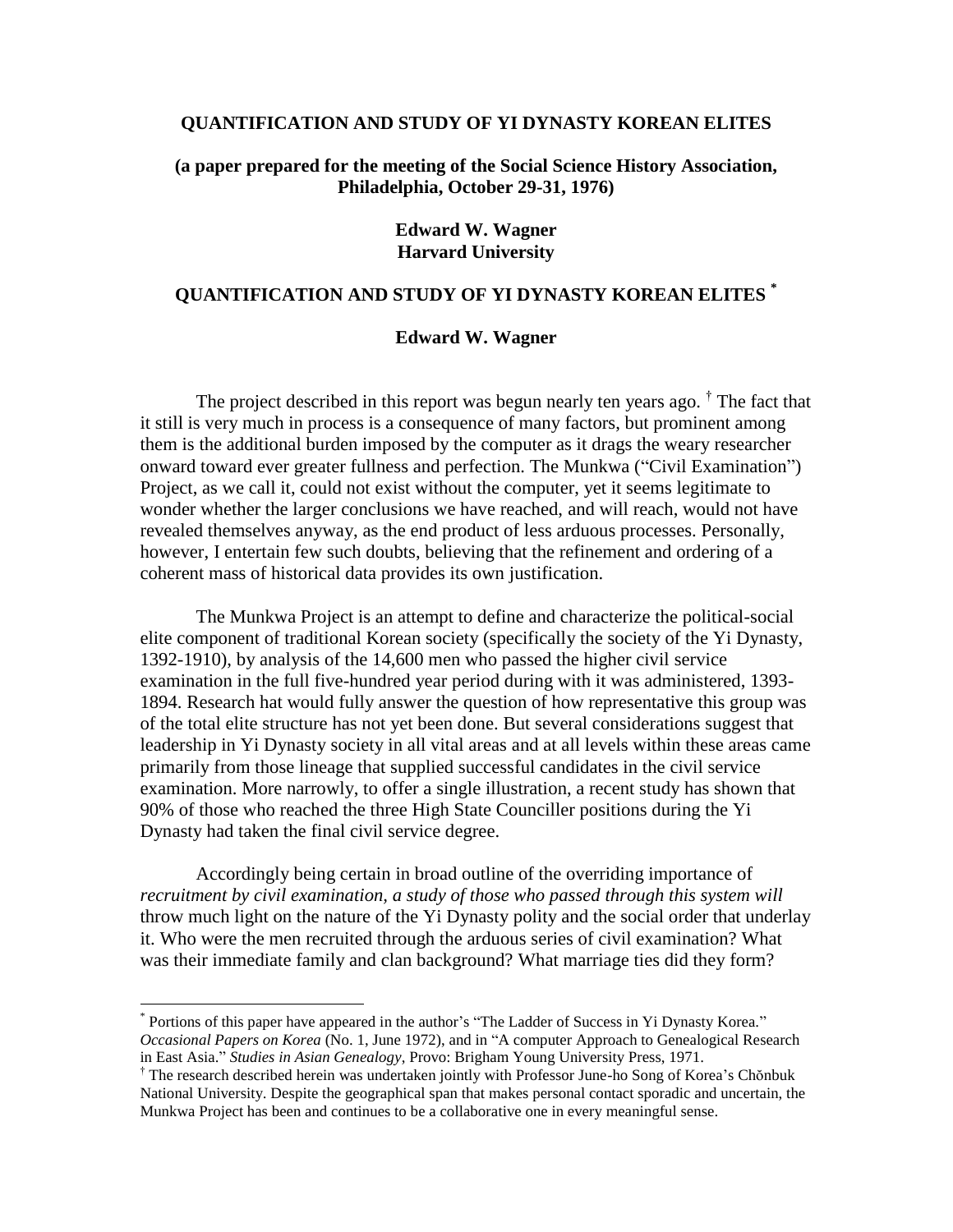What areas of Korea did they represent? What career success might be expected to attend a particular background? How important was factional affiliation in determining success in the examinations and in the subsequent career? Was the system, within reason, fair and did it offer real opportunity to men of talent? Was the examination system a channel for social mobility, at least within the broad privileged class?

It is still not possible to suggest answers to all of these specific questions and to the more fundamental problems on which they bear. To date, enough work has been done to titillate but not to satisfy, and my purpose here will be first of all to state the research problem. Having done that, I shall try to set forth in some detail one of the more interesting results that the project already has yielded.

*Materials.* I think it true that the Korean case offers a unique opportunity for exhaustive study of a large, traditional East Asian leadership elite. This is because of the abundance and nature of the materials available for use in analyzing the civil examination proves. First of all, an excellent, comprehensive control exists in the form of the examination rosters that list every one of the 14,600 men who passed the final civil examination. Among the ten or so extant versions three stand out in terms of fullness or accuracy or both, and while substantially the same, each provides some data lacking in the others. Principally, the following types of information are given for each candidate: names: post or title at the time of the examination: year of birth: three paternal ancestors, mother's father, and father-in-low: preliminary examinations passed: clan seat: place of residence: brief career data.

To supplement the official examination rosters, there are a large number of private compilations generally known as *munbe,* or candidates' genealogies. These seem to have appeared from about the beginning of the  $19<sup>th</sup>$  century, often with the aim of listing all living degree holders. Typically, these sources trace lineage back for eight generations, giving such data as office or title held in each generation, examinations passed (licentiate, military, or civil), and marriage relationships. Some *munbe* even use symbols to show a candidate's factional affiliation.

A third vital source material is the clan genealogy, which Korea traditionally produced – and still produces today – with such devotion, in such numbers, and, I believe, with great respect for veracity. Genealogies do not normally provide lists of clan members who passed the examination, but diligent search will yield large dividends. In addition to providing a useful check on data found elsewhere, a genealogy often will furnish new data on career, marriage relationships, residence, illegitimacy, discipleship. And, not the least of its benefits, the clan genealogy with relate the candidate to others of this lineage who also played important roles on the public stage – past, present, and future.

Ultimately the clan genealogy likely will prove to be the most rewarding of our sources. It may sound visionary, but I expect we will be able to pinpoint genealogically, with the fruitful results just noted, around 90% of the total of 14,600 final civil degree holders. Let me offer some brief statistics. In one source alone, in the much abridged caln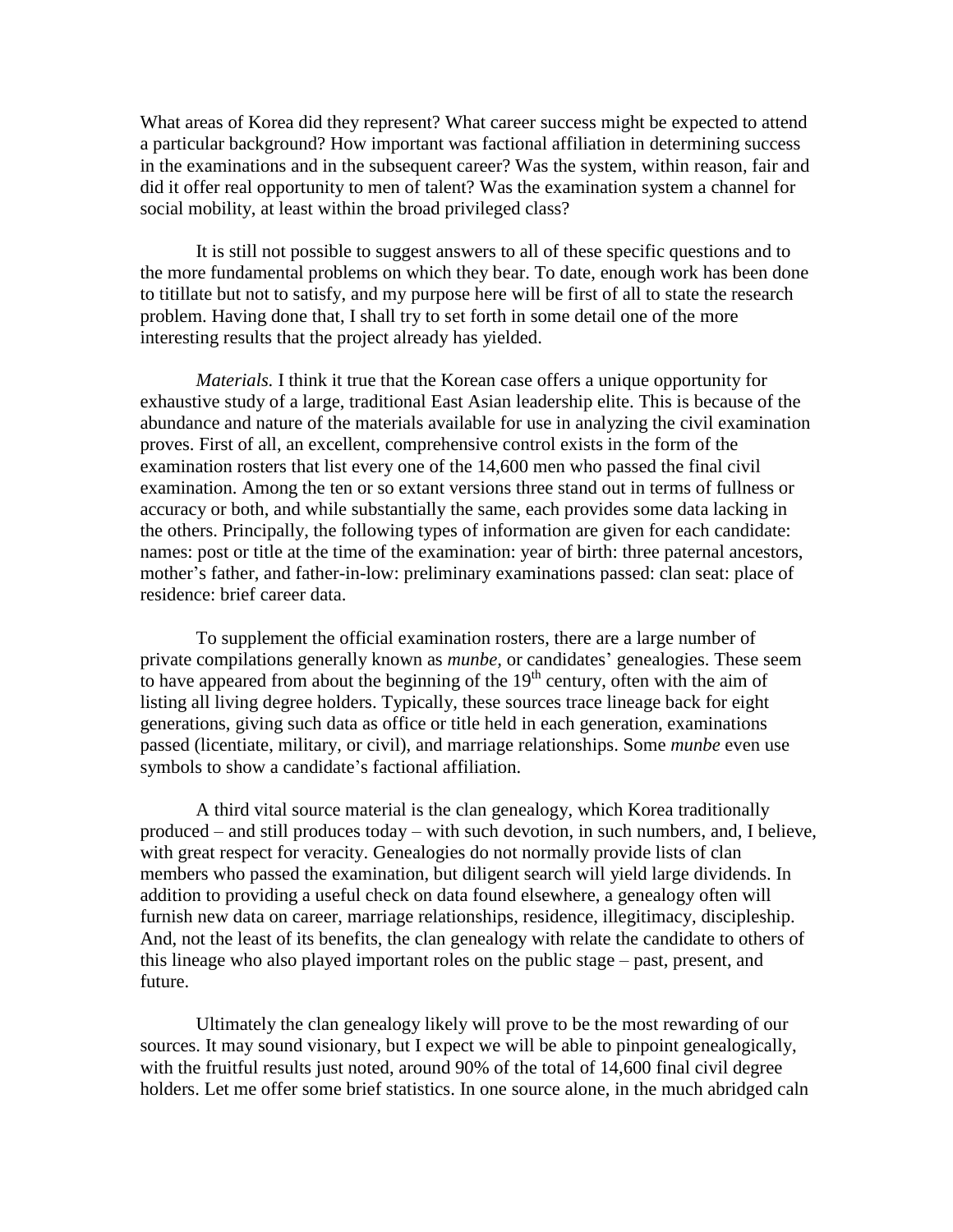genealogies of the *Mansŏng Taedongbo*, are to be found fully two-thirds of the total, neatly arranged on their respective ladders of descent. My experience with genealogies and other sources has made me optimistic that another 25% can be located. For example, the Kyŏngju Yi produced 173 degree holders, ranking it 19<sup>th</sup> among all clans. 128 of these can be found in the abridged genealogies, 24 mere through patient persevering in the 94-volume clan genealogy published in 1934-35, and 8 more in the so-called candidates' genealogies. That is 160 out of 173, more than 90%. To be sure, the elusive dozen cry out to be known. Who are they, to remain so obscure? Their obscurity is all the more frustrating since, in this case, most of them passed during the final decades of the dynasty and were residents of the northern P'yŏngan provinces. But perhaps here too diligence will be rewarded, in time.

There was a preliminary civil examination that normally took one hundred candidates in each of two categories: Classics Licentiate and Literary Licentiate. Although passing it was not prerequisite to sitting for the final civil service degree, a large number of final degree holders did pass through this preliminary stage. Approximately 46,000 men are known to have taken the licentiate degrees and through the herculean efforts of my colleague, Prof. June-ho Song, rosters containing nearly 35,000 of these have been located and a file constructed on the basis of surname, clan and year of examination. This file has been of immense help in supplementing residence data, in particular, for final degree holders and for verifying or correcting certain other categories of data.

The local gazetteer (*ŭpchi*) also is a useful source. Most such works contain lists of local men who took the final degree, as well as those who were a credit to the county in other ways. And gazetteers also often relate the circumstances under which a lineage came to take up residence in the county, thus providing a means of locating genealogically an otherwise obscure candidate.

Finally, there are the vast number of obituary documents, of a variety of types, found chiefly in the literary remains of Yi Dynasty figures great and small. Although usually based on information supplied by a member of the family or lineage of the deceased, these documents were most frequently written by a close kinsman or friend who must have known much of his data first-hand. These are rich sources, indeed, in almost every kind of information needed in our study, but unfortunately they are as yet largely inaccessible. Not only are the literary remains (*munjip*) themselves scattered in many different collections, or in many cases still unpublished and uncollected, but no one has indexed these materials to enable location of a particular document relating to a particular person. The Munkwa Project is using obituary documents whenever feasible, but systematic reliance simply is impossible at this stage.

*Computer Input*. Up to this point all input data has come from three of the comprehensive examination rosters described above. The best one of these lists all successful candidates from the first examination in 1393 to 1774, the worst stops at 1819, and the third, of uneven quality, is the only complete roster. The kinds of data appearing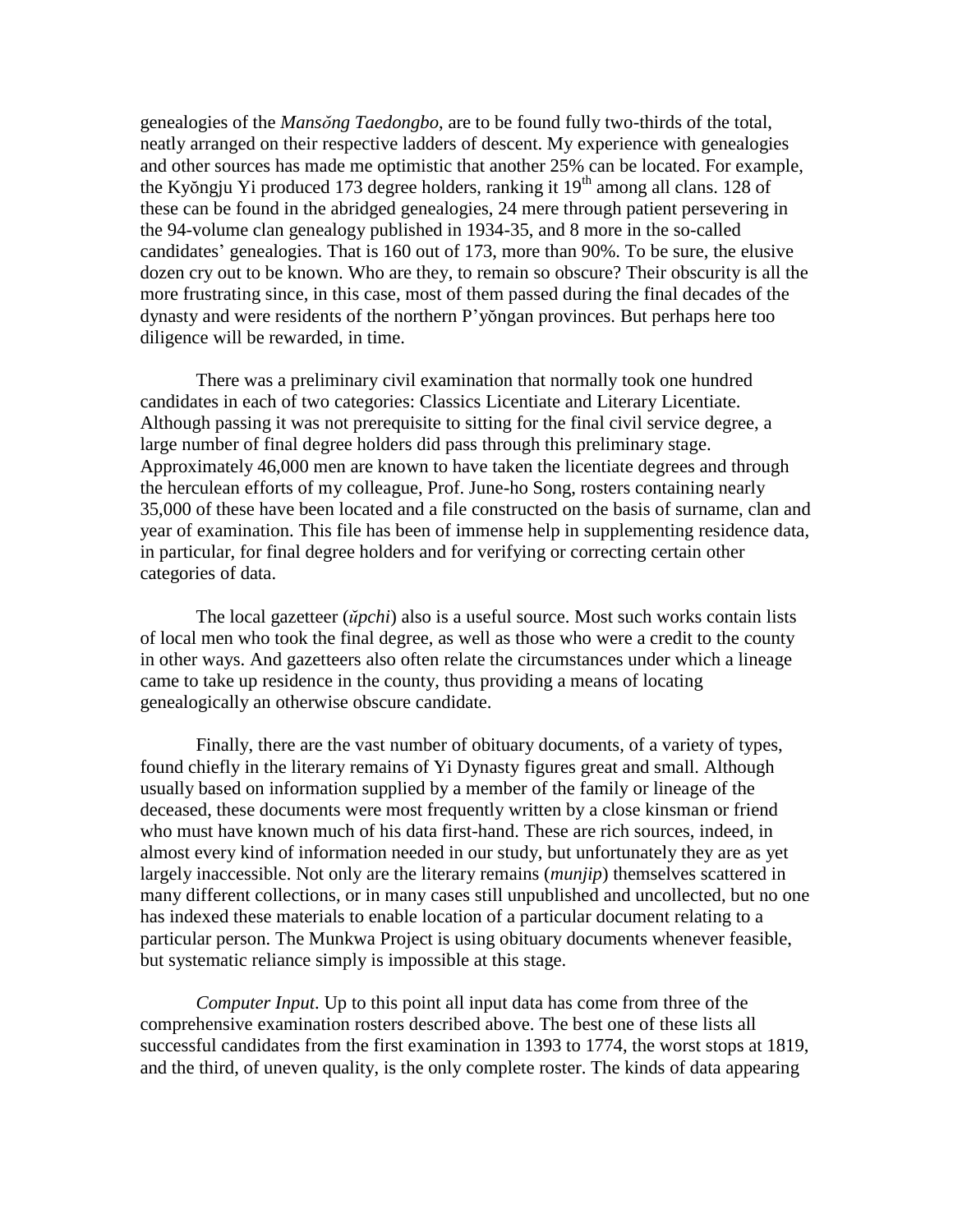in these rosters are as follows, with out arbitrarily assigned item numbers indicated for convenience of reference to the attached sample code sheet:

| 02 | Data (king, year of reign, Western   | 22 | Wife's father                       |
|----|--------------------------------------|----|-------------------------------------|
|    | year) of examination                 |    |                                     |
| 03 | Type of examination                  | 25 | Natural father, in the event of     |
|    |                                      |    | adoption                            |
| 04 | Rank on the examination roster       | 27 | Natural grandfather                 |
| 05 | Post or title or preliminary degree  | 29 | Natural great-grandfather           |
|    | held at time of passing              |    |                                     |
| 06 | Surname                              | 31 | Natural mother's father             |
| 07 | Given name                           | 34 | Father of a successor wife          |
| 08 | Change of name, if any               | 37 | Career highlights                   |
| 09 | Traditionally noted variation in the | 38 | Preliminary examination(s) and year |
|    | way given name is written            |    | passed                              |
| 10 | Courtesy name (tsu: Kn. cha)         | 39 | Re-examination and year passed      |
| 11 | Year of birth                        | 40 | Indication of unusual social status |
| 12 | Year of death and/or age at death    | 41 | Clan seat or affiliation            |
| 13 | Father                               | 42 | Place of residence (at time of      |
|    |                                      |    | examination)                        |
| 15 | Grandfather                          | 43 | Pseudonym or penname                |
| 17 | Great-grandfather                    | 44 | Posthumous name                     |
| 19 | Maternal grandfather                 |    |                                     |

| 56 | Additional or variant data for any of the above items (for example, a title of       |  |  |
|----|--------------------------------------------------------------------------------------|--|--|
|    | enfeoffment for a member of the royal house, or a variation in the way a given       |  |  |
|    | name is written)                                                                     |  |  |
| 57 | Names of close kin in the candidate's clan (excluding the three paternal ancestors   |  |  |
|    | recorded above) who also passed the highest civil service examination                |  |  |
| 58 | Notice that anecdotal material related to politics, war, family, or the examination  |  |  |
|    | system is carried in one or more of the rosters                                      |  |  |
| 59 | Miscellaneous information, such as that relating to discipleship, or retirement to a |  |  |
|    | particular rural area, or editorial comment on the veracity of the data presented    |  |  |
| 01 | Source citation (the three comprehensive rosters plus locations, whenever found,     |  |  |
|    | in a composite, abridged genealogy, Mansong Taedongbo                                |  |  |

Other categories of data for which the code sheet provides are not found in the examination rosters. When such data is to be added in the future it will be necessary to locate it in other sources. As indicated earlier, the clan genealogy is the most promising such source. As a feasibility study we have extracted and coded data on mere than a thousand candidates from a dozen clan genealogies. The data we have taken includes the candidate's wife's of wives' lineage, his sons and daughters and their spouses, his brothers and sisters and their marriage relationships, further lineage data on his mother and on other wives his father may have had, and the data on his mother and on other wives his father may have had, and the candidate's paternal line of ascent back to an earlier successful candidate or, falling that, to somewhere near the beginning of the 14<sup>th</sup>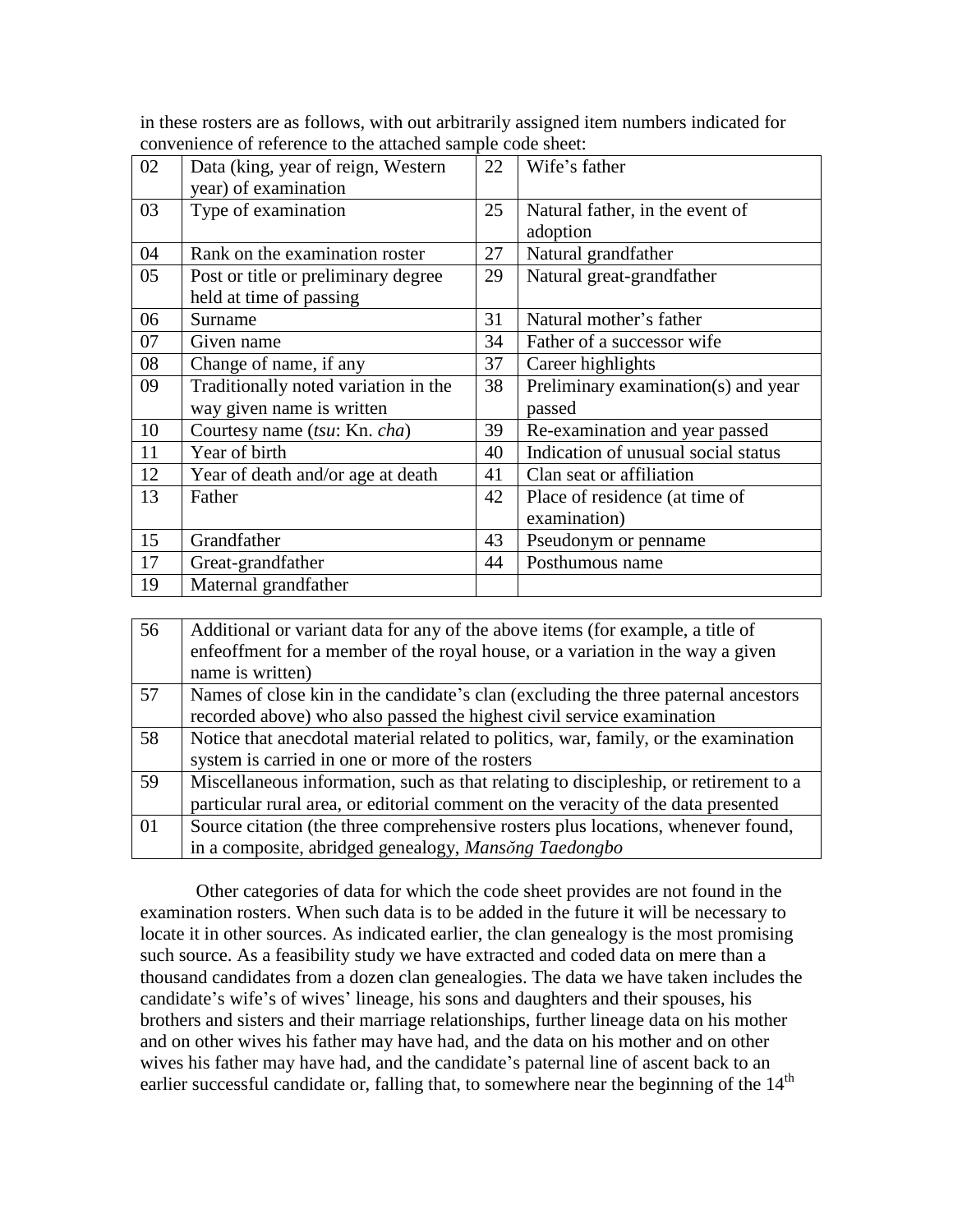century. There are no plans at present to input this large amount of additional information, but clearly it would much enrich the product.

The kinds of data desired and the sources for them having been determined, it was necessary to settle upon a coding system, as a mode of input. Given the limitations of computer technology, and the funding available, the options appeared to be few. Chinese character data had to be transferred to computer tape via some letter or number code, or by some combination of the two. Which was it to be? There are distinct advantages to coding in Romanization, insofar as this can be made perfectly discrete, and so we used Romanization for surname, place names, and an assortment of terminology of which the major component is office and post names. The advantages are, first of all, speed and accuracy of coding and proofreading. When the Korean surname  $\hat{\pm}$  is to be coded "KIM" (rather than, for example, "6855"), the coding person, Korean of course, is not likely to err. Secondly, and of equal importance, when the computer gives something back to you in Romanization you know at a glance what you have, and others also will know what you have, without recourse to coding manuals.

Unfortunately but inevitably the Munkwa Project involves much data that cannot be coded practical practicably in Romanization. The problem in particular is with given or personal names. Here it is unavoidable that some system be employed that arbitrarily assigns sequences of letters or numbers to each Chinese character. To us the four-digit Chinese telegraphic code number system seemed the wiser choice, essentially for two reasons. To begin with it already existed, together with the Berkeley indices and even a code back arranging the characters in Korean alphabetic order, courtesy of the U.S. Army. But more importantly, the Chinese telegraphic code number was U.S. Army. But more importantly, the Chinese telegraphic code number was being used as the computer address, so to speak, in Professor Susume Kune's project at Harvard for the American Mathematical Society to develop computer capability for both encoding Chinese character data and reproducing it. This meant that we might look forward to an ultimate reward for our labors in the form of Chinese character output and that, indeed, we might make use of this machine capability in our preliminary procedures as well.

One further component of the coding procedure might be noted in passing, and that is the handling of cyclical dates. The simplest procedure seemed to be to number these serially from 01  $\boxplus \pm$  to 60  $\cong \times \times$  and then give the encoder a chart from which to work. The computer also is given a chart, one that lists ten Western-year possibilities for each cyclical date. The required calculations then are made on the basis, ultimately, of the Western year in which the examination took place, this date being incorporated into the data encoded for each candidate.

Among the many problems encountered in the input process certainly the most pervasive, and one of the most annoying, is the occurrence of Chinese character variation, either from source to source or within a single source. The problem is met with on many levels, such as: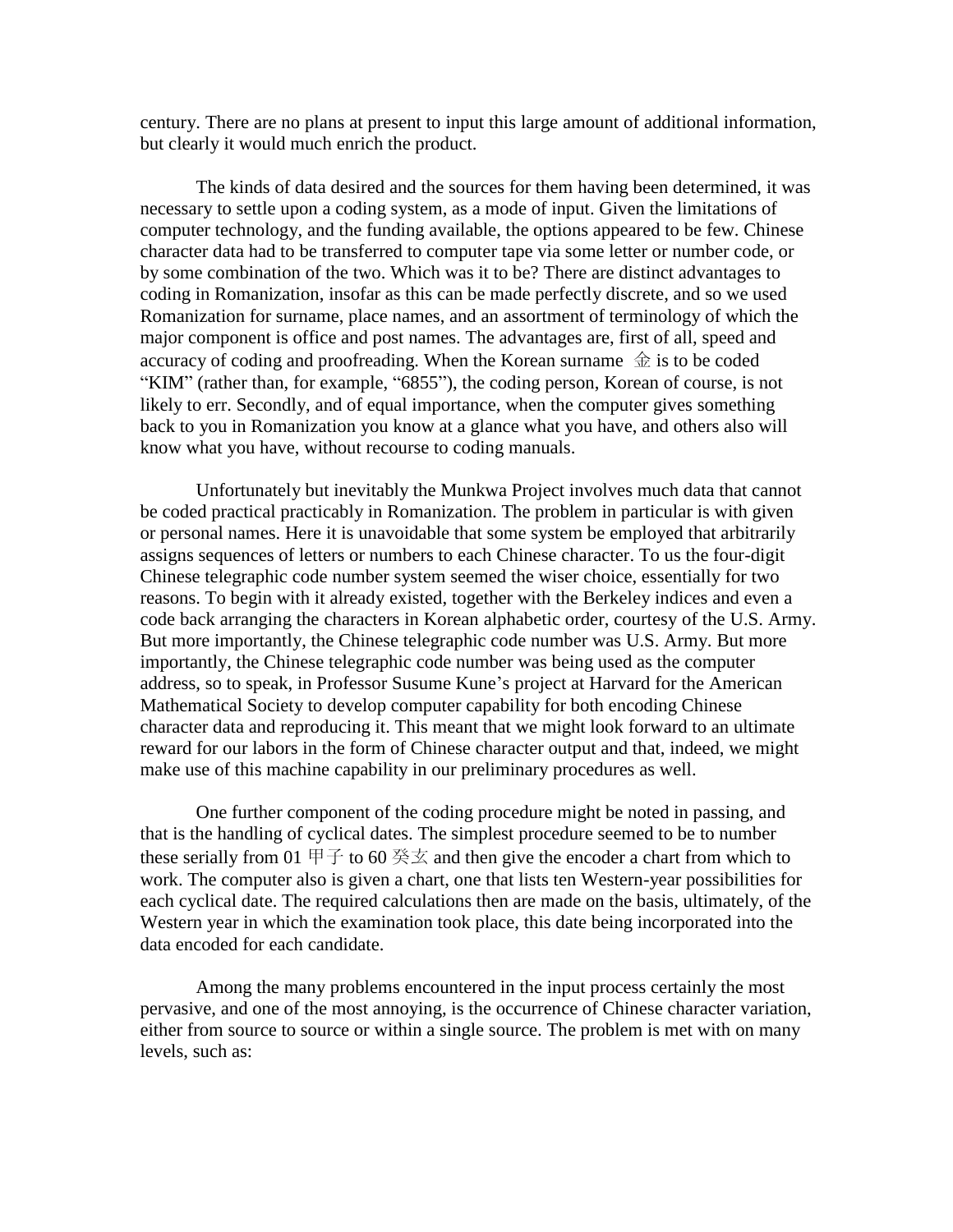- (1) Two or more visibly different forms that a character may take, both (or all) sanctioned by tradition: for example:  $\exists$  and 裳 and perhaps 実. 年 and 季, 德 and 진?. In this last case there are Chinese telegraphic code numbers for both characters. In general we have coded what we have seen, trusting to the computer to make the equations at a later stage.
- (2) Minor variation in radical, where traditional usage generally fails to make distinctions, or fails to make them consistently. Examples are : 迪 and 적 ; 協 and 협, 博 and 박; 裕 and 유; 節 and 節. We might the more readily be inclined to brush aside this type of problem were it not for conventions in giving generation names. Inadvertent or whimsical in most instances, the distinctions are in other cases real. Nevertheless, our solution probably must be to choose one of each pair and be consistent about it.
- (3) Major variation in radical, where we may presume one version to be correct and the other wrong. These are all but endless in their variety, but illustratively involve  $\pm$  vs.  $\pm$ , 木 vs. 礻 or 禾 or even 扌, 日 vs. 目, 彳 vs. 糸, 氵 vs. 亻 and the like. Research in other sources, such as the dynastic annals or genealogies, is the only answer.
- (4) Confusion stemming from identity of pronunciation, as in the case of  $\frac{1}{5}$  for 慶, or  $\ddot{\mathcal{F}}$  for  $\dot{\mathcal{F}}$ . Again we must turn to other sources.
- (5) Confusion stemming from near identity of shape.  $\dot{\mathbb{R}}$  vs.  $\dot{\mathbb{R}}$  is one frequently met, and 義 vs. 羲, or 錬 vs. 鍊 are understandable confrontations. But I was surprised to find  $\overline{\mathbb{R}}$  Vs.  $\overline{\mathbb{R}}$  frequently substituted one for the other. A particular puzzle is whether the element  $\exists$  or  $\bar{a}$  is intended; alas, our sources often finesse the question by mating the two, thus: 專. Again each case must be researched.

Another kind of Chinese character problem is posed by the Korean predilection for using obscure characters in their personal names. It may well be, indeed, that some have seen created for the purpose. We found in our three comprehensive rosters approximately 1,500 characters not included among the 9,300 characters assigned numbers in the Chinese telegraphic code. These range from a common occurrence like 高 to esoteric a such as as  $\mathcal{I}$ . We are adding these new characters to the repertoire of Professor Kune's computer, and since there are not enough unused four-digit number available, we have discarded most of the characters in the supplement to the code (#8000 and up) and replaced them with our own. An ancillary problem here will be to determine the pronunciation (for alphabetizing purposes) of many of these characters, these that cannot be found in a dictionary. We likely will arbitrarily assign a pronunciation on the basis of the phonetic element.

Variation and confusion also are encountered frequently in place names and in office terminology. Proving error in these areas is relatively simple. In a majority of cases, however, it is rather a question of accepted alternatives or of euphemism. The royal house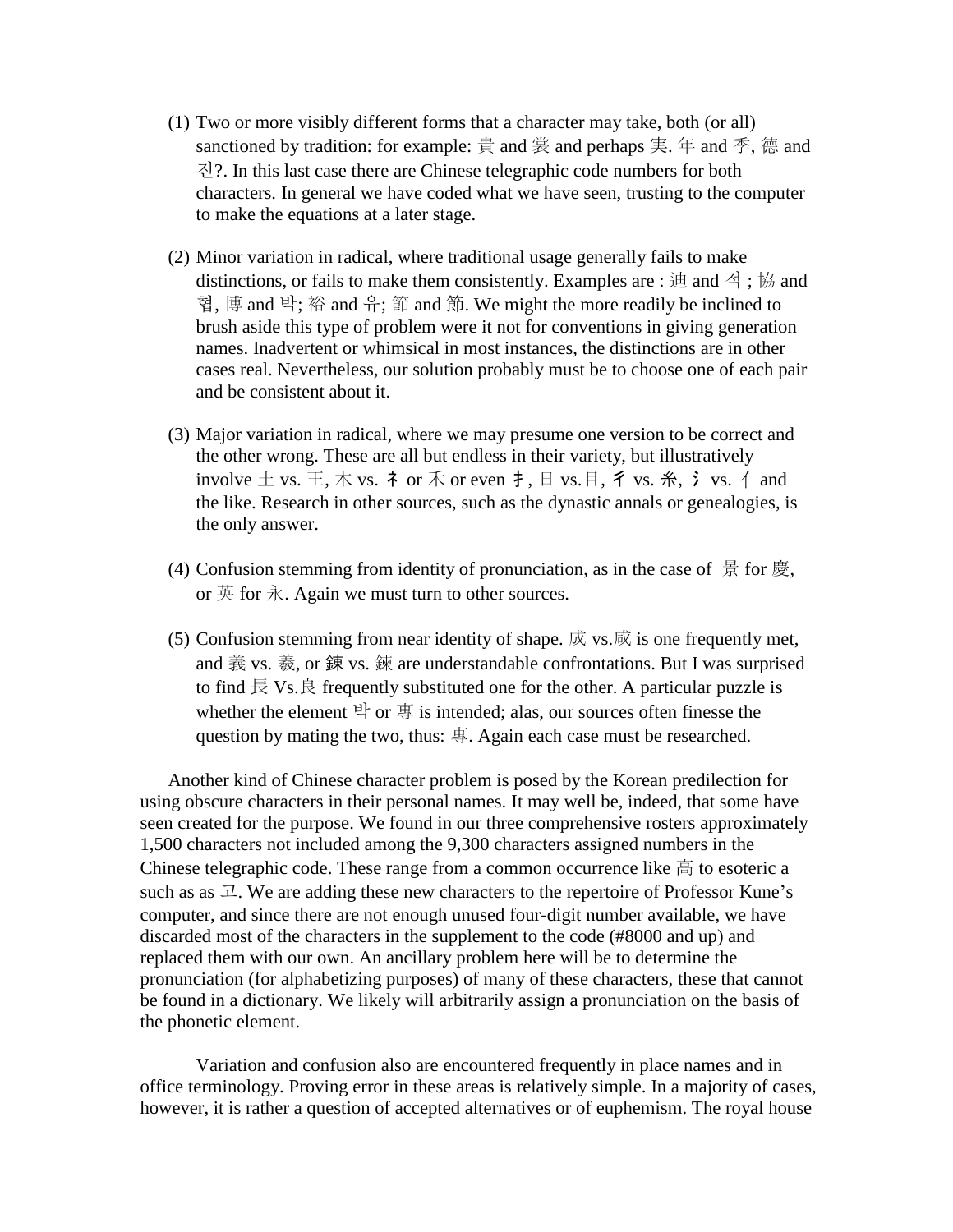of Yi Korea was known both as Chonju and Wansan; the Kim family of Kwangju is just as often tagged Kwangsan. The Chief State Counciller was formally *yŏngŭijong?* But more often was called *yŏngsang* or *susang*. In this situation too we decided to code what we saw. The computer is a far more finely honed instrument for making equations than the human encoder.

*Results*. Several useful preliminary ordering of the input data have been obtained. These have been important principally for the assistance they offer in the ongoing effort to fill out and perfect the data. One product, however, a listing of the 14,600 successful candidates in Korean alphabetical sequence, has been shared more widely than only with the Harvard-Yenching Library and is currently being used by other researchers in Europe, Korea and the U.S.

But no comprehensive analysis or sophisticated manipulation of the data has yet been attempted. Nor will it be until we are satisfied that we have gone as far as we readily may in correcting the data and supplementing it from other sources. The major concerns that Prof. June-ho Song and I share are with the lineage background and geographic distribution of successful candidates. Eventually we hope to have the computer construct lineage trees on the one hand and computer-graph maps showing candidate residence concentration on the other. But these are remote goals. At this point in time we must content ourselves with modest beginning, such as an outline of the role of residents of the northern Korean provinces in the civil examination and governmental processes.

*The Case of Northern Korea*. It is popular wisdom that inhabitants of Korea's three northern provinces of Hwanghae, P'yŏngan and Hamgyŏng were discriminated against in the civil examination proves throughout the Yi Dynasty and thus that there were no real *yangban* (traditional privileged class) in the north. But it now can be demonstrated that this geographical segment of Yi society, comprising about twenty-five percent of the country's total population, was given an opportunity to satisfy its minimal social-political aspirations through access to the civil examinations. Admittedly no northerners were permitted to rise to the highest levels in the central government, yet all those who took the final civil service degree did receive appointments to important duty posts. This fact lends still greater significance to the phenomenon that, by the end of the  $19<sup>th</sup>$  century, northern residents had become proportionately more successful in passing the civil examinations than were their southern compatriots.

It has become possible only recently to attempt to analyze the local place of residence of successful candidates for the higher civil service examination degree in the Yi Dynasty. We now know the county or city of residence of all buy a few of the nearly 9,000 successful candidates from 1650 until the traditional examination system was abolished in 1894. Specifically, residence is available for over 96% of candidates between 1650 and 1673 and for all but four or five candidates among the more than 8,200 who received degrees from 1675 on. From about 1600 to 1650, however, the percentage of known residences declines to about 75%, and before 1600 the residence data remains incomplete and irregularly available, the more so the further back in time one goes. The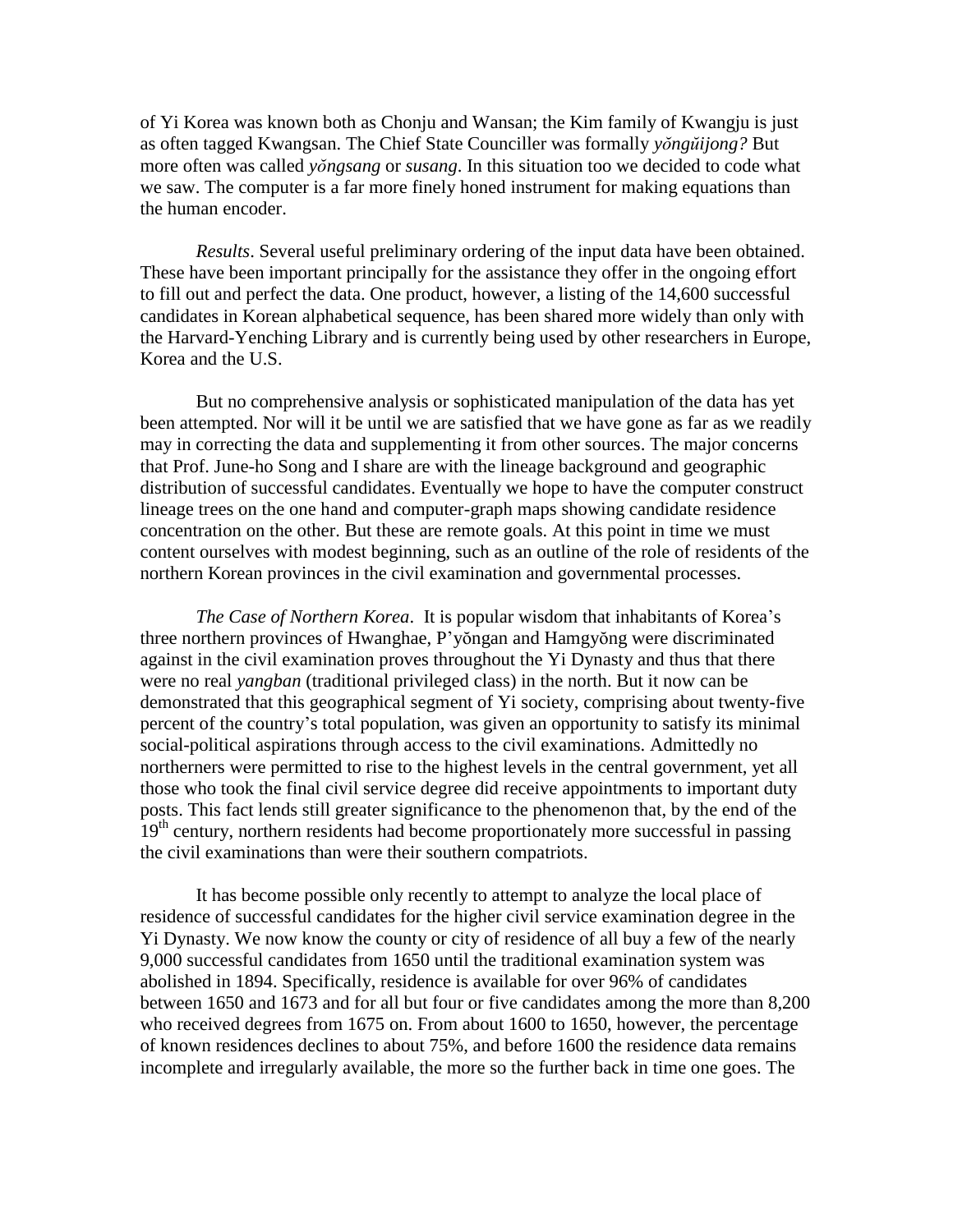question of civil examination candidates from the three northern provinces must be set in this framework of data availability.

Among 1,913 successful higher civil service examination candidates from 1392- 1499, the first century or so of the Yi Dynasty, only 7 are known to have resided in the north. Further investigation undoubtedly will reveal more, but almost certainly the number will remain small, less than 5% of the total I should think. Between 1500-1599 only 36 among nearly 2,400 are indicated as northern residents, still only 3 or 4% of these whose residences are known. For the  $17<sup>th</sup>$  century the number is 185 (7.5%), but in the 18<sup>th</sup> century almost 14% of successful candidates resided in the northern provinces and in the  $19<sup>th</sup>$  century 15.4%. During Kojong's reign, in the last thirty years during which the examinations were held, the percentage is 22.8%, close to one of every four successful candidates.

It is apparent, then, that by end of the Yi Dynasty the percentage of northerners who were successful in the civil examinations came to essentially equal their proportion of the total population. And when allowance is made for the fact that residents of the capital city, Seoul, and its immediate environs accounted for perhaps half of the total number of successful candidates, it may be suggested that northern residents did better than any other part of the country. In that perspective, the total of 1,281 northern residents among 7,410 total passers after the year 1700 becomes not one in six but fully one in three, and the  $20\%$  figure for the  $19<sup>th</sup>$  century is tantamount to two in five non-Seoul candidates. More significantly, the ongoing northern success in the civil examinations was a rising tide: P'yŏngan province's gain, for example, meant a corresponding less in the southern candidates had disappeared and, in a starling reversal, the northern candidates came to out-perform their southern countrymen.

A closer look at the distribution of successful candidates among and within the northern provinces is instructive. Among the three provinces, first of all, Hwanghae (surprisingly, it seemed to me) had the worst passers-to-population ratio: it produced 11.5% of the north's successful candidates from 22.2% of the population. (This and other population percentages given below are based on the 1789 census.) Hangyŏng province had a somewhat better record, showing 19.3% of the passers with 27.2% of the population. P'yŏngan province, on the other hand, with just ever half the north's population, boasted just under 70% of those who earned degrees.

Even more noticeable are the disproportionately heavy concentrations of candidates found within each of the three northern provinces. In Hwanghae, the town of Haeju and P'yŏngsan supplied 43% of the passers although their populations comprised under 18% of the provincial total. In Hamgyŏng province Hamhung city and Anbyon county contributed nearly half of the successful candidates (47.6%), while their combined population was only 14.7% of the provincial total. In P'yŏngan province the aspect of concentration was in one sense less marked but in another way it was dramatically more pronounced. The two leading producers of successful candidates were Chŏngju and P'yŏngyang, with 38.4% of the province's total of 1,044, whereas their populations were only 12.2% of the province's total. It was not the city of P'yongyang, however, but the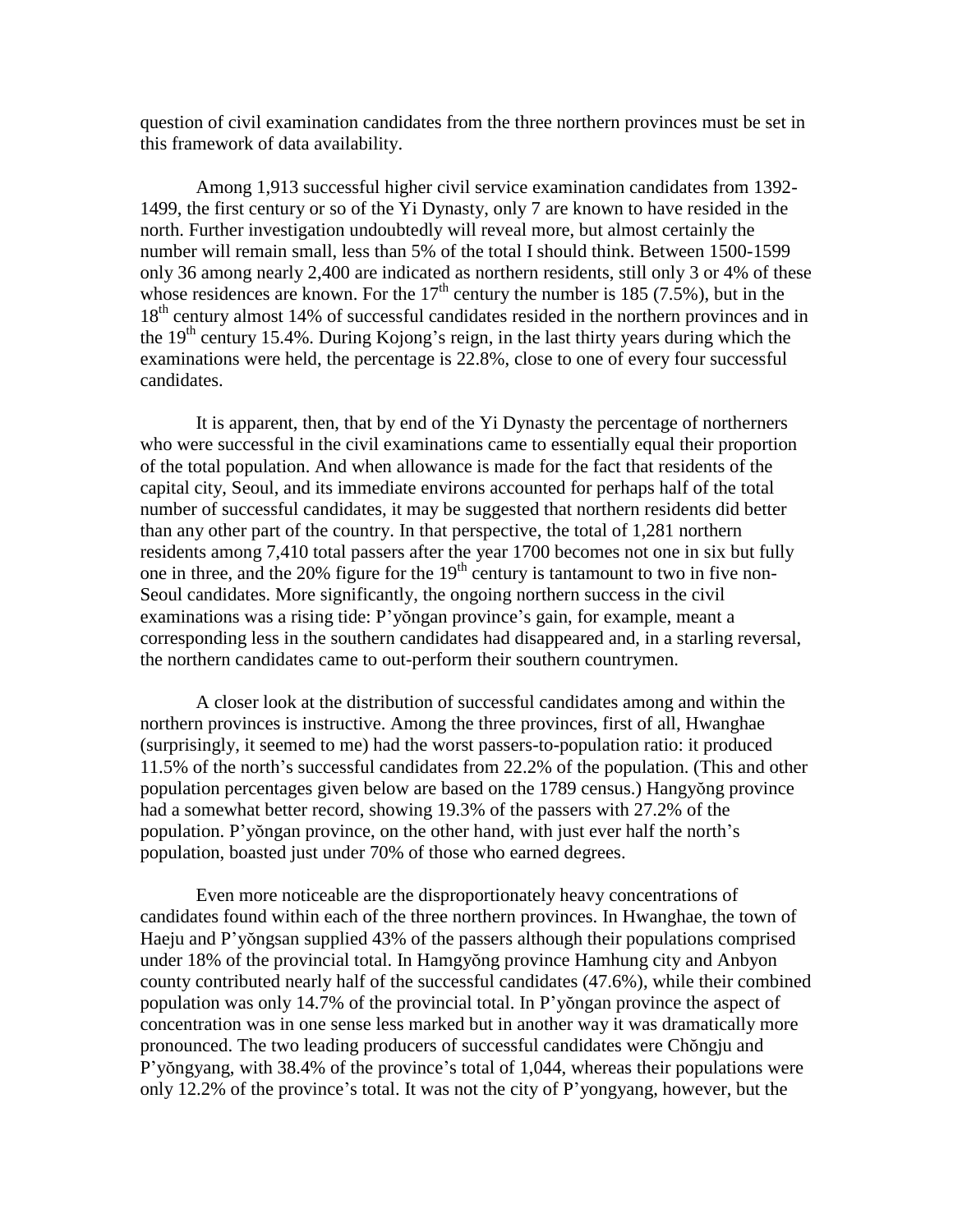town of Chŏngju just north of the Ch'ŏngchŏ'on river in North P'yŏngyan province that supplied by far the largest number of successful civil examination candidates in all of the northern half of Korea. An incredible 282 of these envied men resided in Chŏngju, constituting 27% of the P'yŏngan total and 18.7% of the overall northern total. This was achieved, moreover, with less than 4%of the P'yŏngan population and less than 2% of the total northern population. The second-place city of P'yŏngyang can claim credit for only 119 passers, hardly more than Hamhŭng's 110. In rather sharp contrast, these two major northern cities held 7% of the northern population while supplying 15.2% of the overall northern total of final degree holders.

 In a general sense one expects the concentrations of successful candidates in the north to be where they are actually found. In Hamgyŏng province they were concentrated in the major coastal elites and towns, while those in P'yŏngan are found most heavily in the crescent-shaped area ringing the West Korea Bay and centered on the mouth of the Ch'ŏngch'ŏn river. In these areas a fruitful agriculture, a bountiful ocean and thriving commerce could support larger populations and the leisure class that gave leadership to northern Korean society. At the same time, however, our statistical profile has revealed striking anomalies in the distribution of successful examination candidates that cannot be accounted for by economic geography. It is clear that other forces also were at work.

Certainly an important part of the explanation for the unbalanced geographical patterns of civil examination success may be found in the familiar fact of the predominance of a relatively few clans or lineage in the statistics of the degree holders. In summary, 32 clans produced 10 or more passers each, making up 865 out of the north's known total of 1,509, or 57.3%. Another 27 clans each earned 6 to 9 degrees, totaling 194 or another 12.8%. At the other end of the scale, 37 clans produced just two northern passers each, while a rather startling 145 clans are credited with only a single successful candidate residing in the north. In other words, among the 300-plus clan designations that identify northern candidates in the examination rosters, fully 60% apply to one or two candidates only. These clans provided 14.5% of the degree holders, while the 19% that were the most successful clans provided over 70% of the passers.

Once again the county-town of Chŏngju offers the best illustration of the imbalance just described. Of Chŏngju's 282 successful candidates 51 are from the single clan of the Yŏnan Kim, while the Paekch'on Che supplied 29, the Chonju Yi 27, the Suwon Paek 25, the Namyang Hong 20 and the Haeju No 18. Six clans, then, contributed 170 or 60% of the total, while 45 other clans are represented by one or more passers. To a lesser degree the other northern cities and counties that have the largest numbers of degree holders also have large representations by one or more clans. Hamhung had 30 Ch'ŏngju Han, 17 Chŏnju Chu and 11 Changhung Wi, Kasan had 9 P'ap'yŏng Yun and 8 Sunch'ŏn Kim: Kaech'ŏn had 13 Kwangju Yi and Anju had 25 Sunhŭng An. Ten of Ch'ŏlsan's 20 successful candidates were Hadong Chong, 8 of Sukch'ŏn's 36 were Yŏnan Ch'?, 6 of Unsan's 15 were Suan Yi, 5 of Hoeryŏng's 11 were Haeju Oh.

It should be noted that most of the clans mentioned above for illustrative purposes are those with distinguished records of producing degree holders and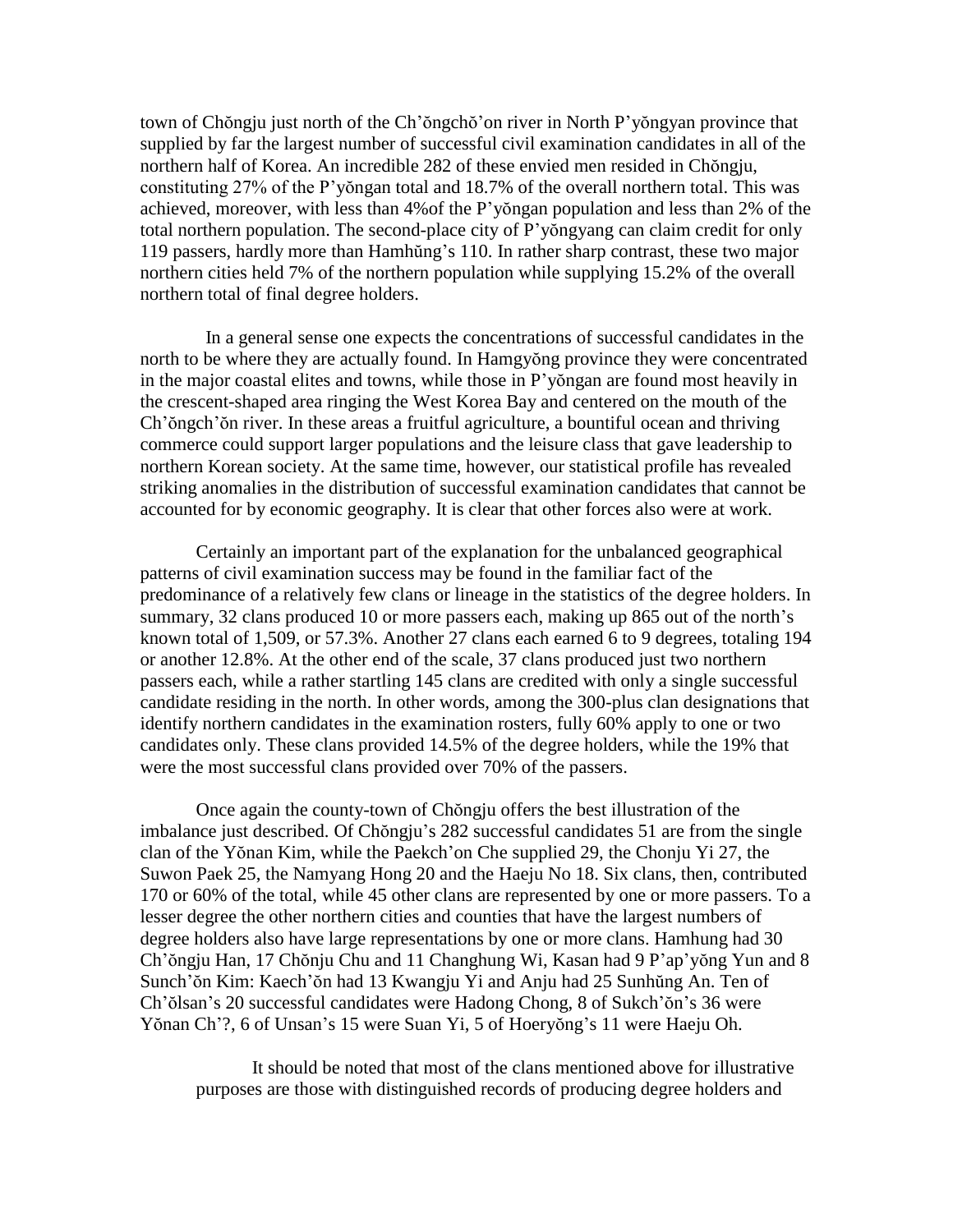government officials also from main lineages residing in the southern provinces. P'apyŏng Yun, Namyang Hong, and Ch'ŏngju Han are prime examples. There are a number of exceptions, however, and some of these are of particular interest. All 20 Chonju Kim degree holders resided in the north, mostly in P'yŏngan but all of them in Chŏngju. 13 of 16 Yanyang Yi were northern residents, 23 of 25 Suan Yi, 11 of 12 Changhŭng Wi, 21 of 23 Chŏngju Chu.

One wonders, of course, how it came about that descendants of men whose original clan domiciles were in such southwestern towns as Chonju and Changhŭng, or in Tanyang in south-central Korea, or in the southeastern province of Kyŏngsang, came to reside and flourish in the north. There can be no single answer to a phenomenon that preliminary research shows to be a complex problem. A number of distinct patterns, however, are discernible.

In the case of these clans with significant numbers of degree holders from both southern and northern lineages, it is clear that the forbears of the northerners were in residence there from a very early date, generally before the beginning of the Yi Dynasty. Recently a genealogy of the northern Yŏnan Kim lines was published in Seoul, and it identified early all of the 70 Yŏnan Kim northern residents as the descendants of a pre-Yi Magistrate of Kaesong (the Koryŏ Dynasty capital) who remained in the north. The Paekch'ŏn Che and P'yŏngsan Sin are other examples of clans that have their seats in Hwanghae province, in the north, and established important lineage groups in the north as well as in the south. In contrast the Munwha Yu, although it had substantial clan populations in the north, could produce only two very late Yi Dynasty degree holders.

A second pattern to be noted is that of an originally southern clan that established its major branches in the north. The Chŏnju Kim, Chŏnju Chu and Tanyang Yi already have been mentioned: in terms of political stature the southern branches of these clans were of little or no importance. On the other hand, the Sunhŭng An, Ch'ŏngju Han, Hadong Chŏng, Namyang Hong, and Suwon Paek are examples of originally southern clans that remained much more powerfully established in the south and yet had major northern lineages.

The most interesting pattern, if one may use so orderly a term to describe so amorphous a situation, concerns that large number of clan designations that apply to one or two, or a small handful, of successful northern candidates. The first thing to note about this group is that, with relatively few exceptions, the clan seat is located in the south, usually the far southeast or southwest. Assuming, as I do, that the claim of these northerners to clans of southern origin is to be taken as genuine, then it must be concluded that migration from south to north took place at some earlier time. Just how early this might have been is extremely difficult to determine. One is tempted to see evidence of an early and large-scale Chŏlla to Hamgyŏng migration in the fact of the emergence from Hamgyŏng of the Yi royal family, the Chŏnju Yi, and the presence in the same area of a number of other Chŏlla clans, some of which have been referred to above. It is equally inviting to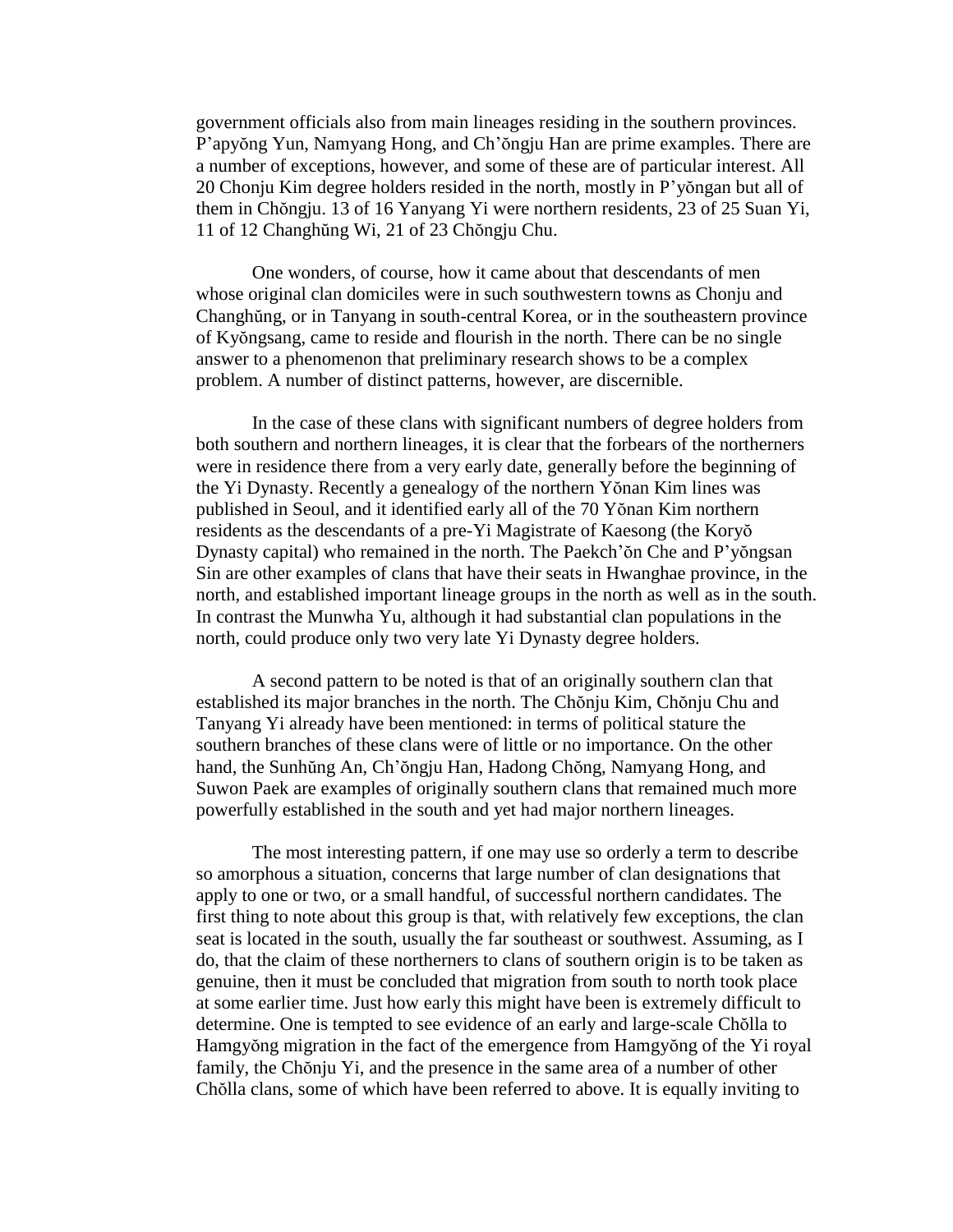attempt to trace migration routes from eastern parts of Kyongsang and Kangwŏn provinces along the coast northward into Hamgyŏng. Or to imagine similar movements through the Chŏryŏng Pass from Naktong River areas along the edge of Korea's mountain spine and eventually into P'yŏngan province.

But it seems most likely to me that these northern examination candidates may be traced to the organized transfers of people from the southern three provinces into the northern areas that took place in the 15<sup>th</sup> century. This would help account for the slow development of northern examination success in the first two centuries of the dynasty. At the same time, the arrival of these people in the north would not have been so early as to have made them forget their places of origin.

What I am suggesting, then, is that many of the southern clan designations that identify northern degree holders must represent the localities in the south where a candidate's forbears lived before migrating to the north in fairly recent times, for the most part shortly after the founding of the Yi Dynasty. This in turn suggests that in few cases would these settlers have been members of southern lineage groups with acknowledged privileged status. Instead, they must have been ordinary people, of ordinary social status – commoners in other words.

In recent years we have been getting accustomed to the notion that access even to the higher civil service examination in the Yi Dynasty was not, after all, restricted to a single class, the so-called *yangban*. There were no such legal stipulations and in actual practice a significant number of cases have been identified where men of definitely inferior social status were able to take and pass these examinations. Surely the record of examination success by northerners that has been set forth here is further proof of the vital degree of openness that the examination system continued to display. As the centuries of the new dynasty passed, many ambitious lineage groups in the north were striving to acquire the education and emulate the life-style of the acknowledged elite of traditional Korean society, the southern *yangban.* Many of them succeeded in establishing themselves as genuine members of that elite, as northern *yangan* with their status anchored to a degree of examination success that may well have been the envy of their southern compatriots.

The significance of this suggestion has many facts. To begin with, it means that the northern component must be taken into account in formulating hypotheses concerning the formation and stratification of Yi social classes. Secondly, a fresh look must be taken at the discrimination that did exist, in the pattern of office-holding, so that we may better understand the dynamics of Yi politics. Thirdly, the importance of this phenomenon for determining the course Korea took in the period of transition from traditional to modern society must not be overlooked. In the light of the role of Chŏngju residents in late traditional Korea, the fact that the famed Osan School was established there early in this century takes on new meaning. We are aware of the great contributions being